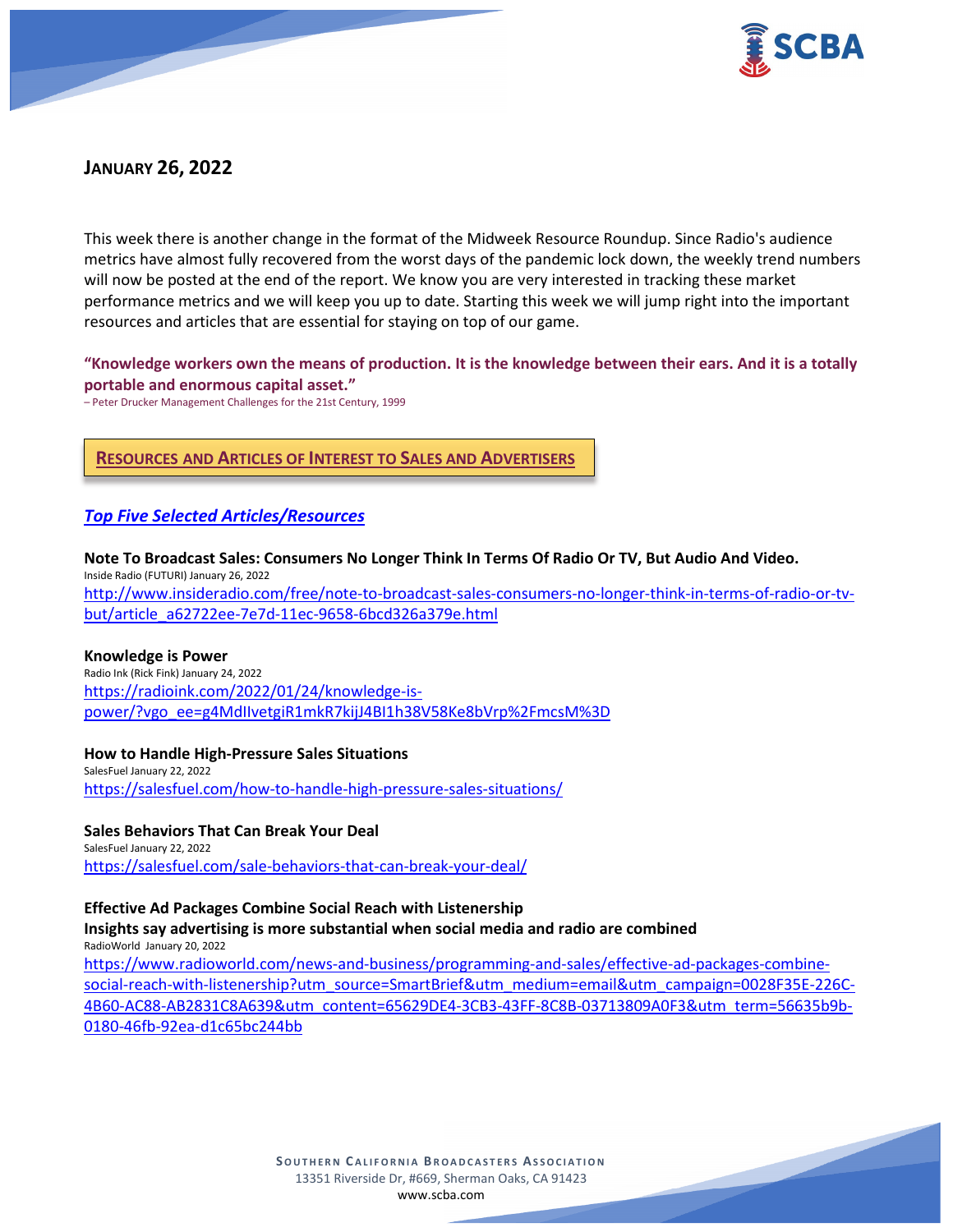

# *Curated Articles/Resources for Reference, Background and Tracking*

## **'It's Getting Better:' AQH Listening At 90% Of Pre-COVID Level.**

Inside Radio (Radio Research Consortium) January 21, 2022 [http://www.insideradio.com/free/it-s-getting-better-aqh-listening-at-90-of-pre-covid-level/article\\_abaa4d70-](http://www.insideradio.com/free/it-s-getting-better-aqh-listening-at-90-of-pre-covid-level/article_abaa4d70-7a8d-11ec-9749-ebc911e8ac50.html) [7a8d-11ec-9749-ebc911e8ac50.html](http://www.insideradio.com/free/it-s-getting-better-aqh-listening-at-90-of-pre-covid-level/article_abaa4d70-7a8d-11ec-9749-ebc911e8ac50.html)

### **P&G Boosts Media Airings By 14% To Lead Top 100 Ranking**

MediaPost January 24, 2022 [https://www.mediapost.com/publications/article/370547/pg-boosts-media-airings-by-14-to-lead-top-100](https://www.mediapost.com/publications/article/370547/pg-boosts-media-airings-by-14-to-lead-top-100-ra.html?utm_source=newsletter&utm_medium=email&utm_content=readmore&utm_campaign=125068&hashid=o5sexdpQRQeeqa1Ux78qbw) [ra.html?utm\\_source=newsletter&utm\\_medium=email&utm\\_content=readmore&utm\\_campaign=125068&hashi](https://www.mediapost.com/publications/article/370547/pg-boosts-media-airings-by-14-to-lead-top-100-ra.html?utm_source=newsletter&utm_medium=email&utm_content=readmore&utm_campaign=125068&hashid=o5sexdpQRQeeqa1Ux78qbw) [d=o5sexdpQRQeeqa1Ux78qbw](https://www.mediapost.com/publications/article/370547/pg-boosts-media-airings-by-14-to-lead-top-100-ra.html?utm_source=newsletter&utm_medium=email&utm_content=readmore&utm_campaign=125068&hashid=o5sexdpQRQeeqa1Ux78qbw)

### **Kohl's Puts Its \$240 Million Media Account Up for Review**

ADWEEK January 24, 2022 [https://www.adweek.com/agencies/kohls-puts-its-240-million-media-account-up-for](https://www.adweek.com/agencies/kohls-puts-its-240-million-media-account-up-for-review/?utm_content=position_1&utm_source=postup&utm_medium=email&utm_campaign=BreakingNews_Newsletter_220124112847&lyt_id=1385784)[review/?utm\\_content=position\\_1&utm\\_source=postup&utm\\_medium=email&utm\\_campaign=BreakingNews\\_N](https://www.adweek.com/agencies/kohls-puts-its-240-million-media-account-up-for-review/?utm_content=position_1&utm_source=postup&utm_medium=email&utm_campaign=BreakingNews_Newsletter_220124112847&lyt_id=1385784) [ewsletter\\_220124112847&lyt\\_id=1385784](https://www.adweek.com/agencies/kohls-puts-its-240-million-media-account-up-for-review/?utm_content=position_1&utm_source=postup&utm_medium=email&utm_campaign=BreakingNews_Newsletter_220124112847&lyt_id=1385784)

### **Leading Local Insights - Expectations for Automotive in 2022 (BIA podcast)**

BIA Advisory Services January 25, 2022 <https://www.buzzsprout.com/1663015/9949659>

### **What Aristotle Can Teach You About Sales**

The Center for Sales Strategy (Greg Giersch) January 25, 2022 [https://blog.thecenterforsalesstrategy.com/what-aristotle-can-teach-you-about](https://blog.thecenterforsalesstrategy.com/what-aristotle-can-teach-you-about-sales?utm_campaign=subscriber&utm_medium=email&_hsmi=201865788&_hsenc=p2ANqtz-8W27FMtmPKGcep3uHnP0V0C08_TXwEBQwkNCmSOlYJZWwnTQ1eD1ZxX6qGLq5_tEAQoIPqWzvEDlBVrQ634YOufuCi6A&utm_content=201865788&utm_source=hs_email)[sales?utm\\_campaign=subscriber&utm\\_medium=email&\\_hsmi=201865788&\\_hsenc=p2ANqtz-](https://blog.thecenterforsalesstrategy.com/what-aristotle-can-teach-you-about-sales?utm_campaign=subscriber&utm_medium=email&_hsmi=201865788&_hsenc=p2ANqtz-8W27FMtmPKGcep3uHnP0V0C08_TXwEBQwkNCmSOlYJZWwnTQ1eD1ZxX6qGLq5_tEAQoIPqWzvEDlBVrQ634YOufuCi6A&utm_content=201865788&utm_source=hs_email)[8W27FMtmPKGcep3uHnP0V0C08\\_TXwEBQwkNCmSOlYJZWwnTQ1eD1ZxX6qGLq5\\_tEAQoIPqWzvEDlBVrQ634YO](https://blog.thecenterforsalesstrategy.com/what-aristotle-can-teach-you-about-sales?utm_campaign=subscriber&utm_medium=email&_hsmi=201865788&_hsenc=p2ANqtz-8W27FMtmPKGcep3uHnP0V0C08_TXwEBQwkNCmSOlYJZWwnTQ1eD1ZxX6qGLq5_tEAQoIPqWzvEDlBVrQ634YOufuCi6A&utm_content=201865788&utm_source=hs_email) [ufuCi6A&utm\\_content=201865788&utm\\_source=hs\\_email](https://blog.thecenterforsalesstrategy.com/what-aristotle-can-teach-you-about-sales?utm_campaign=subscriber&utm_medium=email&_hsmi=201865788&_hsenc=p2ANqtz-8W27FMtmPKGcep3uHnP0V0C08_TXwEBQwkNCmSOlYJZWwnTQ1eD1ZxX6qGLq5_tEAQoIPqWzvEDlBVrQ634YOufuCi6A&utm_content=201865788&utm_source=hs_email)

### **4 Appointment-Setting Best Practices to Get That First Meeting**

SalesFuel January 22, 2022 <https://salesfuel.com/4-appointment-setting-best-practices-to-get-that-first-meeting/>

### **Keep A Close Eye On These 5 Facebook Ad Trends For 2022**

Forbes January 22, 2022 [https://www.forbes.com/sites/allbusiness/2022/01/22/keep-a-close-eye-on-these-5-facebook-ad-trends-for-](https://www.forbes.com/sites/allbusiness/2022/01/22/keep-a-close-eye-on-these-5-facebook-ad-trends-for-2022/?sh=188c367acfb8)[2022/?sh=188c367acfb8](https://www.forbes.com/sites/allbusiness/2022/01/22/keep-a-close-eye-on-these-5-facebook-ad-trends-for-2022/?sh=188c367acfb8)

## **NRF 2022: Key Takeaways from Retail Execs**

Chain Store Age January 21, 2022 [https://chainstoreage.com/nrf-2022-key-takeaways-retail](https://chainstoreage.com/nrf-2022-key-takeaways-retail-execs?oly_enc_id=8319H4585489H7M&utm_source=omeda&utm_medium=email&utm_campaign=NL_CSA+Day+Breaker&utm_keyword=)[execs?oly\\_enc\\_id=8319H4585489H7M&utm\\_source=omeda&utm\\_medium=email&utm\\_campaign=NL\\_CSA+Da](https://chainstoreage.com/nrf-2022-key-takeaways-retail-execs?oly_enc_id=8319H4585489H7M&utm_source=omeda&utm_medium=email&utm_campaign=NL_CSA+Day+Breaker&utm_keyword=) [y+Breaker&utm\\_keyword=](https://chainstoreage.com/nrf-2022-key-takeaways-retail-execs?oly_enc_id=8319H4585489H7M&utm_source=omeda&utm_medium=email&utm_campaign=NL_CSA+Day+Breaker&utm_keyword=)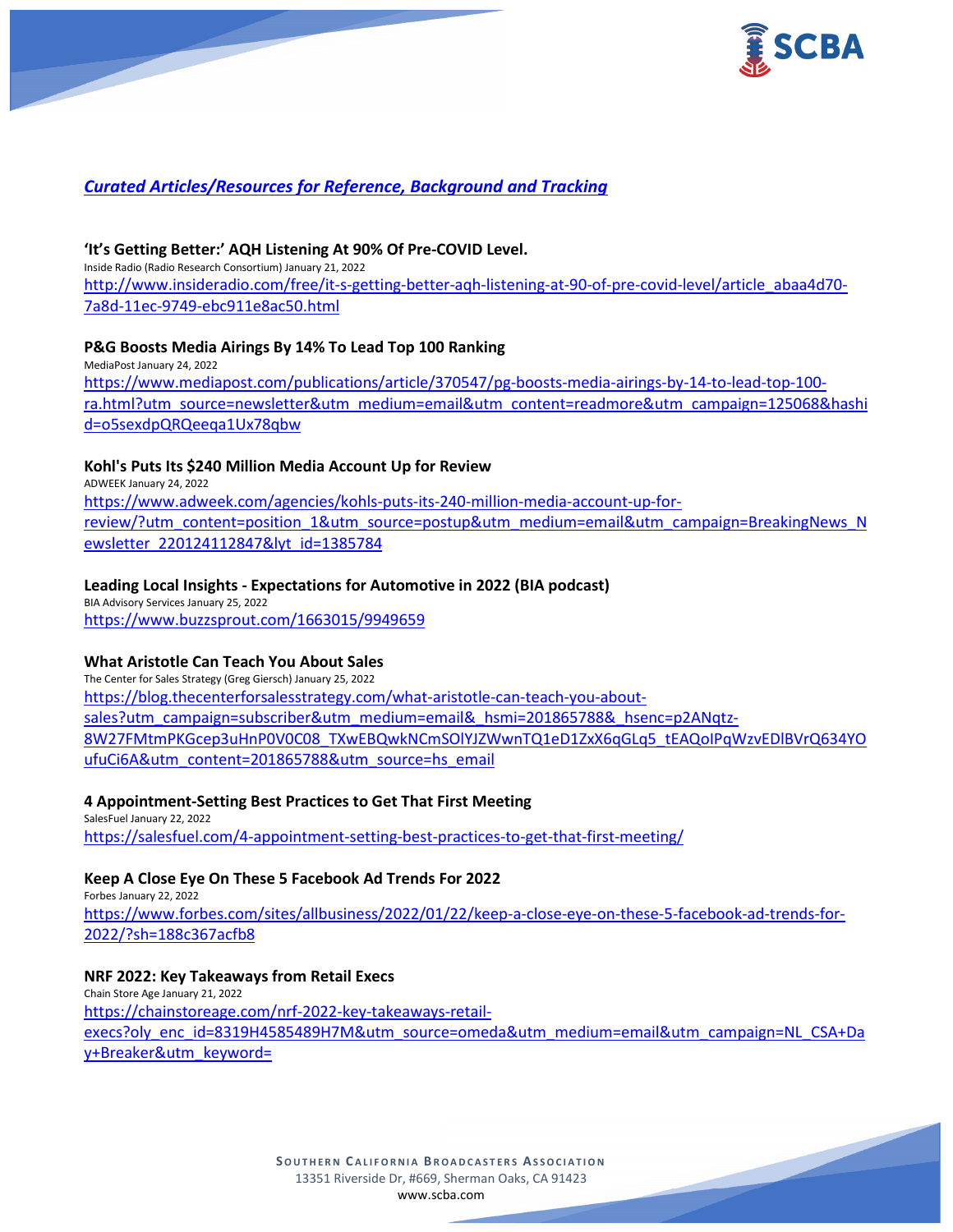

#### **Deloitte: Key retail priorities for 2022 include employee retention**

Chain Store Age January 21, 2022 [https://chainstoreage.com/deloitte-key-retail-priorities-2022-include-employee](https://chainstoreage.com/deloitte-key-retail-priorities-2022-include-employee-retention?oly_enc_id=8319H4585489H7M&utm_source=omeda&utm_medium=email&utm_campaign=NL_CSA+Day+Breaker&utm_keyword=)[retention?oly\\_enc\\_id=8319H4585489H7M&utm\\_source=omeda&utm\\_medium=email&utm\\_campaign=NL\\_CSA](https://chainstoreage.com/deloitte-key-retail-priorities-2022-include-employee-retention?oly_enc_id=8319H4585489H7M&utm_source=omeda&utm_medium=email&utm_campaign=NL_CSA+Day+Breaker&utm_keyword=) [+Day+Breaker&utm\\_keyword=](https://chainstoreage.com/deloitte-key-retail-priorities-2022-include-employee-retention?oly_enc_id=8319H4585489H7M&utm_source=omeda&utm_medium=email&utm_campaign=NL_CSA+Day+Breaker&utm_keyword=)

### **Magellan: Top 15 Advertisers Spent \$35 Million On Podcasts Last Month.**

Inside Radio January 21, 2022

[http://www.insideradio.com/free/magellan-top-15-advertisers-spent-35-million-on-podcasts-last](http://www.insideradio.com/free/magellan-top-15-advertisers-spent-35-million-on-podcasts-last-month/article_3bc73cac-7a8d-11ec-937e-2bf26d59bfa3.html)[month/article\\_3bc73cac-7a8d-11ec-937e-2bf26d59bfa3.html](http://www.insideradio.com/free/magellan-top-15-advertisers-spent-35-million-on-podcasts-last-month/article_3bc73cac-7a8d-11ec-937e-2bf26d59bfa3.html)

**Opinion: 'Bad Buyer Behavior' Ruining Relationships Between Agencies And Salespeople.** Inside Radio (Ad Age) January 21, 2022 [http://www.insideradio.com/free/opinion-bad-buyer-behavior-ruining-relationships-between-agencies-and](http://www.insideradio.com/free/opinion-bad-buyer-behavior-ruining-relationships-between-agencies-and-salespeople/article_fb58f11a-7a8c-11ec-b91b-772ee45871c5.html)[salespeople/article\\_fb58f11a-7a8c-11ec-b91b-772ee45871c5.html](http://www.insideradio.com/free/opinion-bad-buyer-behavior-ruining-relationships-between-agencies-and-salespeople/article_fb58f11a-7a8c-11ec-b91b-772ee45871c5.html)

## **RESOURCES AND ARTICLES OF INTEREST TO MANAGERS FOR**

**PLANNING AND FORECASTING**

## *Top Five Selected Articles/Resources*

#### **Compared To 2020, Radio Ad Spend Was Up In Three Of 2021's Four Quarters**

Inside Radio (Standard Media Index) January 24, 2022 [http://www.insideradio.com/free/compared-to-2020-radio-ad-spend-was-up-in-three-of-2021s-four](http://www.insideradio.com/free/compared-to-2020-radio-ad-spend-was-up-in-three-of-2021s-four-quarters/article_16576d0c-7cef-11ec-8aac-a7d013247668.html)[quarters/article\\_16576d0c-7cef-11ec-8aac-a7d013247668.html](http://www.insideradio.com/free/compared-to-2020-radio-ad-spend-was-up-in-three-of-2021s-four-quarters/article_16576d0c-7cef-11ec-8aac-a7d013247668.html)

### **Dentsu Revises Outlooks Upward, Last Of Big 4 To Boost Industry's Consensus**

MediaPost January 26, 2022 [https://www.mediapost.com/publications/article/370575/dentsu-revises-outlooks-upward-last-of-big-4-to](https://www.mediapost.com/publications/article/370575/dentsu-revises-outlooks-upward-last-of-big-4-to-b.html?utm_source=newsletter&utm_medium=email&utm_content=headline&utm_campaign=125080&hashid=XOWE7PwdT4-lekA7MLbhQg)[b.html?utm\\_source=newsletter&utm\\_medium=email&utm\\_content=headline&utm\\_campaign=125080&hashid](https://www.mediapost.com/publications/article/370575/dentsu-revises-outlooks-upward-last-of-big-4-to-b.html?utm_source=newsletter&utm_medium=email&utm_content=headline&utm_campaign=125080&hashid=XOWE7PwdT4-lekA7MLbhQg) [=XOWE7PwdT4-lekA7MLbhQg](https://www.mediapost.com/publications/article/370575/dentsu-revises-outlooks-upward-last-of-big-4-to-b.html?utm_source=newsletter&utm_medium=email&utm_content=headline&utm_campaign=125080&hashid=XOWE7PwdT4-lekA7MLbhQg)

#### **Seven Takeaways From Jacobs Media's CES Webinar.**

Inside Radio January 21, 2022

[http://www.insideradio.com/free/seven-tak](http://www.insideradio.com/free/seven-ta)eaways-from-jacobs-media-s-ces-webinar/article\_ce0cde78-7a8d-11ec-9917- 97c69ed554a5.html

#### **Digital Advertising Revenue Market To Reach \$460 Billion By 2024**

### MTC January 23, 2021 <https://www.martechcube.com/digital-advertising-revenue-market-to-reach-460-billion-by-2024/>

#### **Networks And Advertisers Are Looking To Replace Nielsen**

Forbes January 20, 2022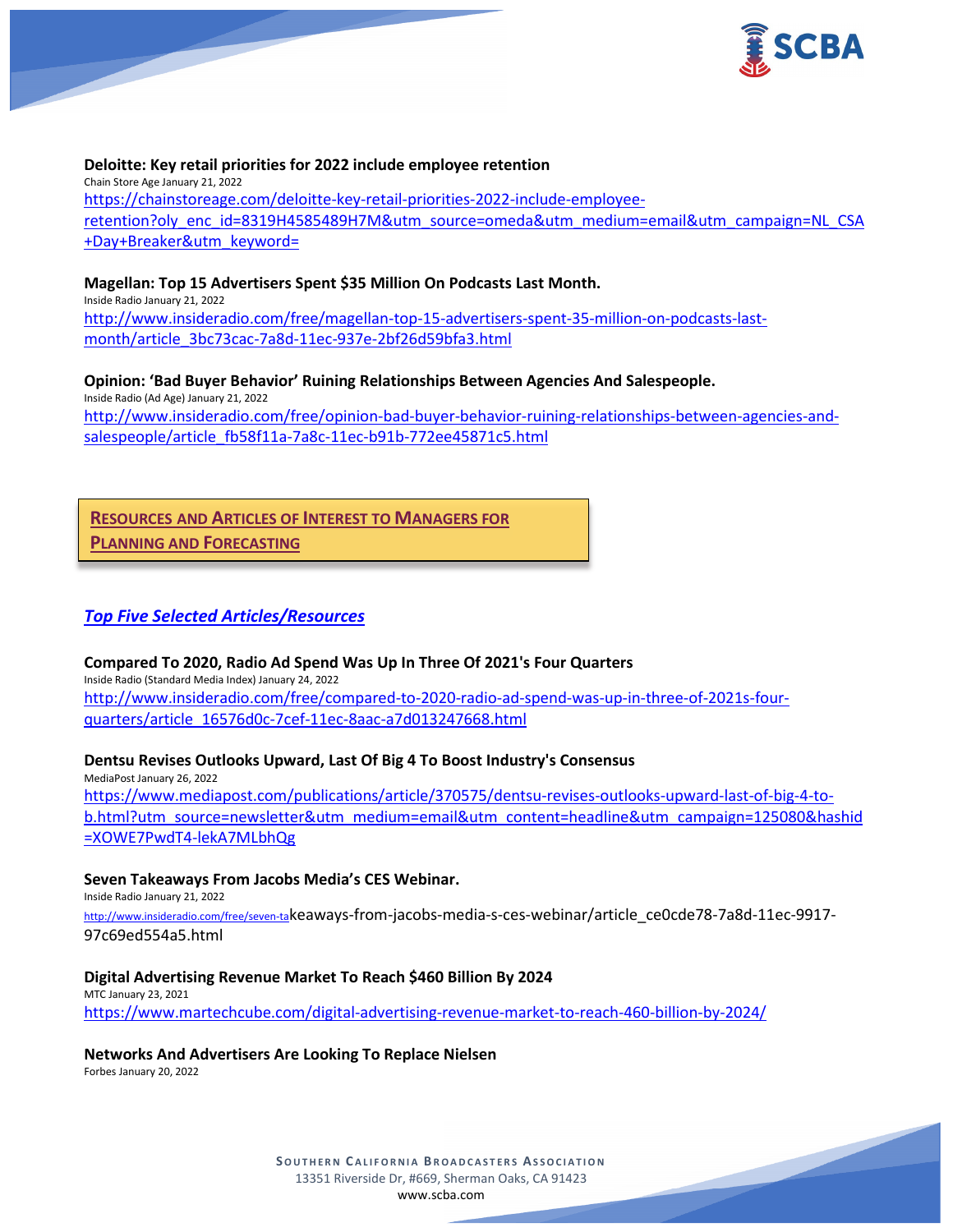

[https://www.forbes.com/sites/bradadgate/2022/01/20/networks-and-advertisers-are-looking-to-replace](https://www.forbes.com/sites/bradadgate/2022/01/20/networks-and-advertisers-are-looking-to-replace-nielsen/?sh=13d378fa381b)[nielsen/?sh=13d378fa381b](https://www.forbes.com/sites/bradadgate/2022/01/20/networks-and-advertisers-are-looking-to-replace-nielsen/?sh=13d378fa381b)

# *Curated Articles/Resources for Reference, Background and Tracking*

### **Twitter Adds Free Performance Ad Tools To Woo Advertisers**

MediaPost January 25, 2022

[https://www.mediapost.com/publications/article/370576/twitter-adds-free-performance-ad-tools-to-woo](https://www.mediapost.com/publications/article/370576/twitter-adds-free-performance-ad-tools-to-woo-adve.html?utm_source=newsletter&utm_medium=email&utm_content=readmore&utm_campaign=125072&hashid=MvrWDWYNRcOEFJu_y2GIhQ)[adve.html?utm\\_source=newsletter&utm\\_medium=email&utm\\_content=readmore&utm\\_campaign=125072&ha](https://www.mediapost.com/publications/article/370576/twitter-adds-free-performance-ad-tools-to-woo-adve.html?utm_source=newsletter&utm_medium=email&utm_content=readmore&utm_campaign=125072&hashid=MvrWDWYNRcOEFJu_y2GIhQ) [shid=MvrWDWYNRcOEFJu\\_y2GIhQ](https://www.mediapost.com/publications/article/370576/twitter-adds-free-performance-ad-tools-to-woo-adve.html?utm_source=newsletter&utm_medium=email&utm_content=readmore&utm_campaign=125072&hashid=MvrWDWYNRcOEFJu_y2GIhQ)

**Concern over big tech's encroachment into the auto industry raised by internet rights' groups 'The expansion of Google, Amazon, Apple, and Facebook into the auto sector spells trouble for workers and consumers.'**

daily dot January 25, 2022 <https://www.dailydot.com/debug/big-tech-auto-industry-groups-warn/>

### **FCC Says New Sponsor ID Rules Are About 'Reasonable Diligence,' Not Free Speech.**

Inside Radio January 25, 2022

[http://www.insideradio.com/free/fcc-says-new-sponsor-id-rules-are-about-reasonable-diligence-not-free](http://www.insideradio.com/free/fcc-says-new-sponsor-id-rules-are-about-reasonable-diligence-not-free-speech/article_ce6a794c-7db8-11ec-8f57-ffc64e10c5a2.html)[speech/article\\_ce6a794c-7db8-11ec-8f57-ffc64e10c5a2.html](http://www.insideradio.com/free/fcc-says-new-sponsor-id-rules-are-about-reasonable-diligence-not-free-speech/article_ce6a794c-7db8-11ec-8f57-ffc64e10c5a2.html)

#### **Nielsen Pulls Back From The Nuclear Option Of Delisting Stations From Ratings Reports.** Inside Radio January 25, 2022

[http://www.insideradio.com/free/nielsen-pulls-back-from-the-nuclear-option-of-delisting-stations-from-ratings](http://www.insideradio.com/free/nielsen-pulls-back-from-the-nuclear-option-of-delisting-stations-from-ratings-reports/article_16ffbb4a-7db9-11ec-b956-f7e11cb5d99d.html)[reports/article\\_16ffbb4a-7db9-11ec-b956-f7e11cb5d99d.html](http://www.insideradio.com/free/nielsen-pulls-back-from-the-nuclear-option-of-delisting-stations-from-ratings-reports/article_16ffbb4a-7db9-11ec-b956-f7e11cb5d99d.html)

#### **Differentiating Your Brand in a Crowded Segment**

Tuesdays With Coleman January 25, 2022 <https://colemaninsights.com/coleman-insights-blog/differentiating-your-brand-in-a-crowded-segment>

### **Podtrac: Last Week's Download Tally Was Up 28% From A Year Ago.**

Inside Radio January 25, 2022 [http://www.insideradio.com/podcastnewsdaily/podtrac-last-week-s-download-tally-was-up-28-from-a-year](http://www.insideradio.com/podcastnewsdaily/podtrac-last-week-s-download-tally-was-up-28-from-a-year-ago/article_5dc1eb8e-7e09-11ec-9755-3b2adc2bad1d.html)[ago/article\\_5dc1eb8e-7e09-11ec-9755-3b2adc2bad1d.html](http://www.insideradio.com/podcastnewsdaily/podtrac-last-week-s-download-tally-was-up-28-from-a-year-ago/article_5dc1eb8e-7e09-11ec-9755-3b2adc2bad1d.html)

### **Over 200 House Members Now Support Free Radio**

Radio Ink January 24, 20221 <https://radioink.com/2022/01/24/lrfa-picks-up-more-support/>

#### **How to NOT Micromanage Your Team**

The Center For Sales Strategy (Beth Sunshinez0 January 24, 2022 [https://blog.thecenterforsalesstrategy.com/how-to-not-micromanage-your](https://blog.thecenterforsalesstrategy.com/how-to-not-micromanage-your-team?utm_campaign=subscriber&utm_medium=email&_hsmi=201735079&_hsenc=p2ANqtz--mV2MBHppcDmxMwwXAPlb4R6gEv_MuY6pdTHIhpR7SegmYZzglkYEE1Bv_tE3QLkey2M2hdMl0G_81Lcw6PsoiLcaMVw&utm_content=201735079&utm_source=hs_email)[team?utm\\_campaign=subscriber&utm\\_medium=email&\\_hsmi=201735079&\\_hsenc=p2ANqtz-](https://blog.thecenterforsalesstrategy.com/how-to-not-micromanage-your-team?utm_campaign=subscriber&utm_medium=email&_hsmi=201735079&_hsenc=p2ANqtz--mV2MBHppcDmxMwwXAPlb4R6gEv_MuY6pdTHIhpR7SegmYZzglkYEE1Bv_tE3QLkey2M2hdMl0G_81Lcw6PsoiLcaMVw&utm_content=201735079&utm_source=hs_email) [mV2MBHppcDmxMwwXAPlb4R6gEv\\_MuY6pdTHIhpR7SegmYZzglkYEE1Bv\\_tE3QLkey2M2hdMl0G\\_81Lcw6PsoiLc](https://blog.thecenterforsalesstrategy.com/how-to-not-micromanage-your-team?utm_campaign=subscriber&utm_medium=email&_hsmi=201735079&_hsenc=p2ANqtz--mV2MBHppcDmxMwwXAPlb4R6gEv_MuY6pdTHIhpR7SegmYZzglkYEE1Bv_tE3QLkey2M2hdMl0G_81Lcw6PsoiLcaMVw&utm_content=201735079&utm_source=hs_email) [aMVw&utm\\_content=201735079&utm\\_source=hs\\_email](https://blog.thecenterforsalesstrategy.com/how-to-not-micromanage-your-team?utm_campaign=subscriber&utm_medium=email&_hsmi=201735079&_hsenc=p2ANqtz--mV2MBHppcDmxMwwXAPlb4R6gEv_MuY6pdTHIhpR7SegmYZzglkYEE1Bv_tE3QLkey2M2hdMl0G_81Lcw6PsoiLcaMVw&utm_content=201735079&utm_source=hs_email)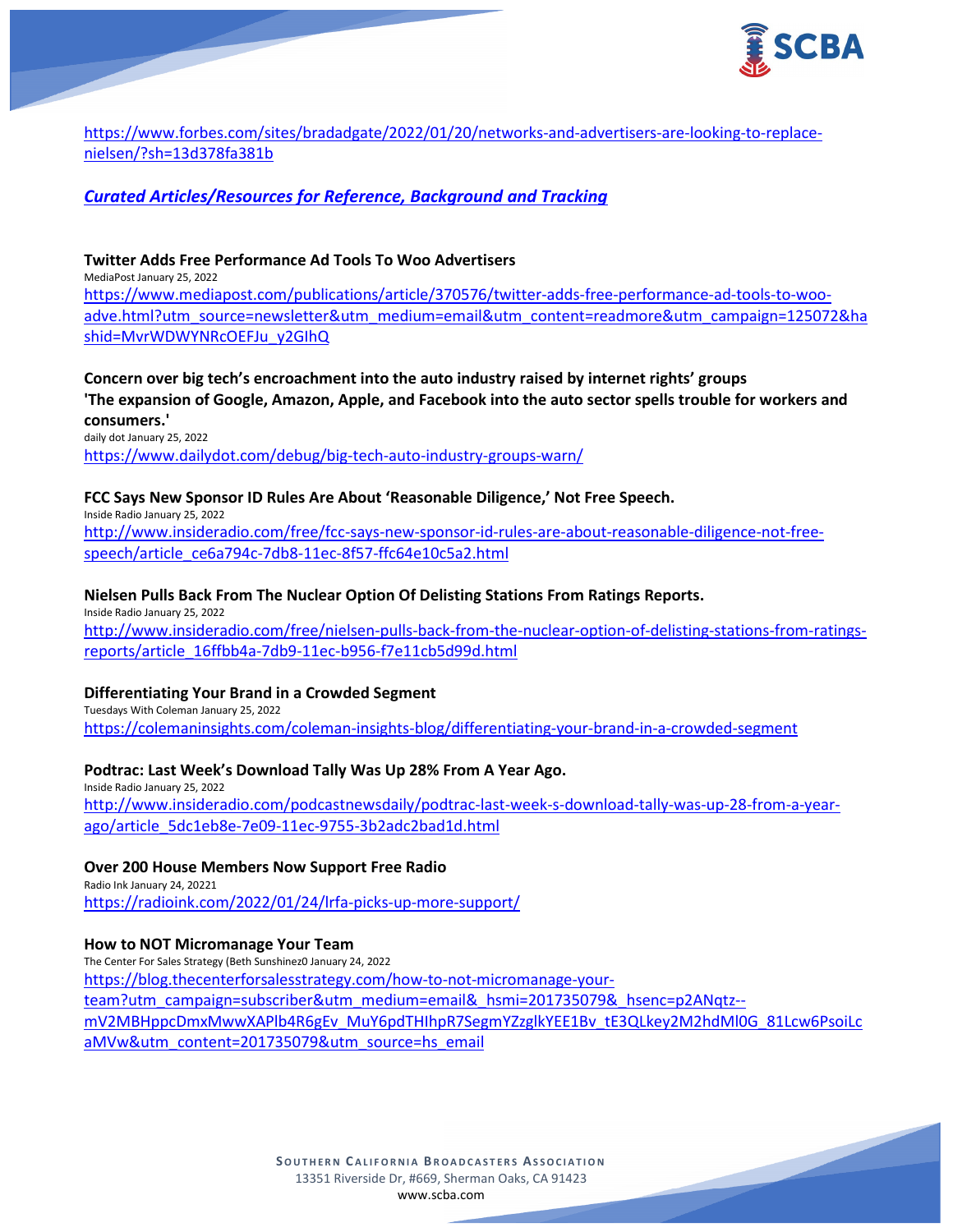

**Bandwidth On The Run**

Jacobs Media Strategies (Fred Jacobs) January 24, 2022 <https://jacobsmedia.com/bandwidth-on-the-run/>

# **Four House Members Sign Both Anti-Royalty Resolution And Bill To Create Radio Royalty.**

Inside Radio January 24, 2022 [http://www.insideradio.com/free/four-house-members-sign-both-anti-royalty-resolution-and-bill-to-create](http://www.insideradio.com/free/four-house-members-sign-both-anti-royalty-resolution-and-bill-to-create-radio-royalty/article_073ab720-7d62-11ec-8b03-a72309d819e8.html)[radio-royalty/article\\_073ab720-7d62-11ec-8b03-a72309d819e8.html](http://www.insideradio.com/free/four-house-members-sign-both-anti-royalty-resolution-and-bill-to-create-radio-royalty/article_073ab720-7d62-11ec-8b03-a72309d819e8.html)

### **Is Old Music Killing New Music?**

# **Old songs now represent 70 percent of the U.S. music market. Even worse: The new-music market is actually shrinking.**

The Atlantic January 23, 2021

[https://www.theatlantic.com/ideas/archive/2022/01/old-music-killing-new](https://www.theatlantic.com/ideas/archive/2022/01/old-music-killing-new-music/621339/?utm_source=pocket&utm_medium=email&utm_campaign=pockethits)[music/621339/?utm\\_source=pocket&utm\\_medium=email&utm\\_campaign=pockethits](https://www.theatlantic.com/ideas/archive/2022/01/old-music-killing-new-music/621339/?utm_source=pocket&utm_medium=email&utm_campaign=pockethits)

## **Ad Market Expands For 10th Consecutive Month, But Shows Sharp Deceleration In December**

MediaPost January 21, 2022

[https://www.mediapost.com/publications/article/370490/ad-market-expands-for-10th-consecutive-month](https://www.mediapost.com/publications/article/370490/ad-market-expands-for-10th-consecutive-month-but.html?utm_source=newsletter&utm_medium=email&utm_content=readmore&utm_campaign=125031&hashid=0GmwUb-VQzGl9svJRwTNrA)[but.html?utm\\_source=newsletter&utm\\_medium=email&utm\\_content=readmore&utm\\_campaign=125031&has](https://www.mediapost.com/publications/article/370490/ad-market-expands-for-10th-consecutive-month-but.html?utm_source=newsletter&utm_medium=email&utm_content=readmore&utm_campaign=125031&hashid=0GmwUb-VQzGl9svJRwTNrA) [hid=0GmwUb-VQzGl9svJRwTNrA](https://www.mediapost.com/publications/article/370490/ad-market-expands-for-10th-consecutive-month-but.html?utm_source=newsletter&utm_medium=email&utm_content=readmore&utm_campaign=125031&hashid=0GmwUb-VQzGl9svJRwTNrA)

## **For U.S. Sports Bettors, It's FanDuel and DraftKings — and Then Everyone Else**

Morning Consult January 20, 2022 <https://morningconsult.com/2022/01/20/sports-betting-brands-usage-fanduel-draftkings/>

# **U.S. Advertising, Marketing Spend Up Nearly 22% In 2021**

MediaPost January 20, 2022

[https://www.mediapost.com/publications/article/370466/us-advertising-marketing-spend-up-nearly-22](https://www.mediapost.com/publications/article/370466/us-advertising-marketing-spend-up-nearly-22-in.html?utm_source=newsletter&utm_medium=email&utm_content=readmore&utm_campaign=125028&hashid=Xbl3-p0DS1exdHSa15Xu_g) [in.html?utm\\_source=newsletter&utm\\_medium=email&utm\\_content=readmore&utm\\_campaign=125028&hashi](https://www.mediapost.com/publications/article/370466/us-advertising-marketing-spend-up-nearly-22-in.html?utm_source=newsletter&utm_medium=email&utm_content=readmore&utm_campaign=125028&hashid=Xbl3-p0DS1exdHSa15Xu_g) [d=Xbl3-p0DS1exdHSa15Xu\\_g](https://www.mediapost.com/publications/article/370466/us-advertising-marketing-spend-up-nearly-22-in.html?utm_source=newsletter&utm_medium=email&utm_content=readmore&utm_campaign=125028&hashid=Xbl3-p0DS1exdHSa15Xu_g)

**Audio Logos Are Powerful, in Radio and Beyond Veritonic ranks aural 'logos' that best project brand identities** RadioWorld January 19, 2022

[https://www.radioworld.com/news-and-business/programming-and-sales/audio-logos-are-powerful-in-radio](https://www.radioworld.com/news-and-business/programming-and-sales/audio-logos-are-powerful-in-radio-and-beyond?utm_source=SmartBrief&utm_medium=email&utm_campaign=0028F35E-226C-4B60-AC88-AB2831C8A639&utm_content=238A6D19-DA3D-48F7-B05E-44F01999CCB4&utm_term=56635b9b-0180-46fb-92ea-d1c65bc244bb)[and-beyond?utm\\_source=SmartBrief&utm\\_medium=email&utm\\_campaign=0028F35E-226C-4B60-AC88-](https://www.radioworld.com/news-and-business/programming-and-sales/audio-logos-are-powerful-in-radio-and-beyond?utm_source=SmartBrief&utm_medium=email&utm_campaign=0028F35E-226C-4B60-AC88-AB2831C8A639&utm_content=238A6D19-DA3D-48F7-B05E-44F01999CCB4&utm_term=56635b9b-0180-46fb-92ea-d1c65bc244bb) [AB2831C8A639&utm\\_content=238A6D19-DA3D-48F7-B05E-44F01999CCB4&utm\\_term=56635b9b-0180-46fb-](https://www.radioworld.com/news-and-business/programming-and-sales/audio-logos-are-powerful-in-radio-and-beyond?utm_source=SmartBrief&utm_medium=email&utm_campaign=0028F35E-226C-4B60-AC88-AB2831C8A639&utm_content=238A6D19-DA3D-48F7-B05E-44F01999CCB4&utm_term=56635b9b-0180-46fb-92ea-d1c65bc244bb)[92ea-d1c65bc244bb](https://www.radioworld.com/news-and-business/programming-and-sales/audio-logos-are-powerful-in-radio-and-beyond?utm_source=SmartBrief&utm_medium=email&utm_campaign=0028F35E-226C-4B60-AC88-AB2831C8A639&utm_content=238A6D19-DA3D-48F7-B05E-44F01999CCB4&utm_term=56635b9b-0180-46fb-92ea-d1c65bc244bb)

# **HERE ARE THE AUDIENCE TRENDS FOR OUR PPM MARKETS FOR JANUARY WEEK 1 (JAN 6TH-12, 2022)**

# **Los Angeles (Metro 12+ Population 11,469,700)**

**AQH:**

July Monthly - 644,400 Aug Monthly - 647,100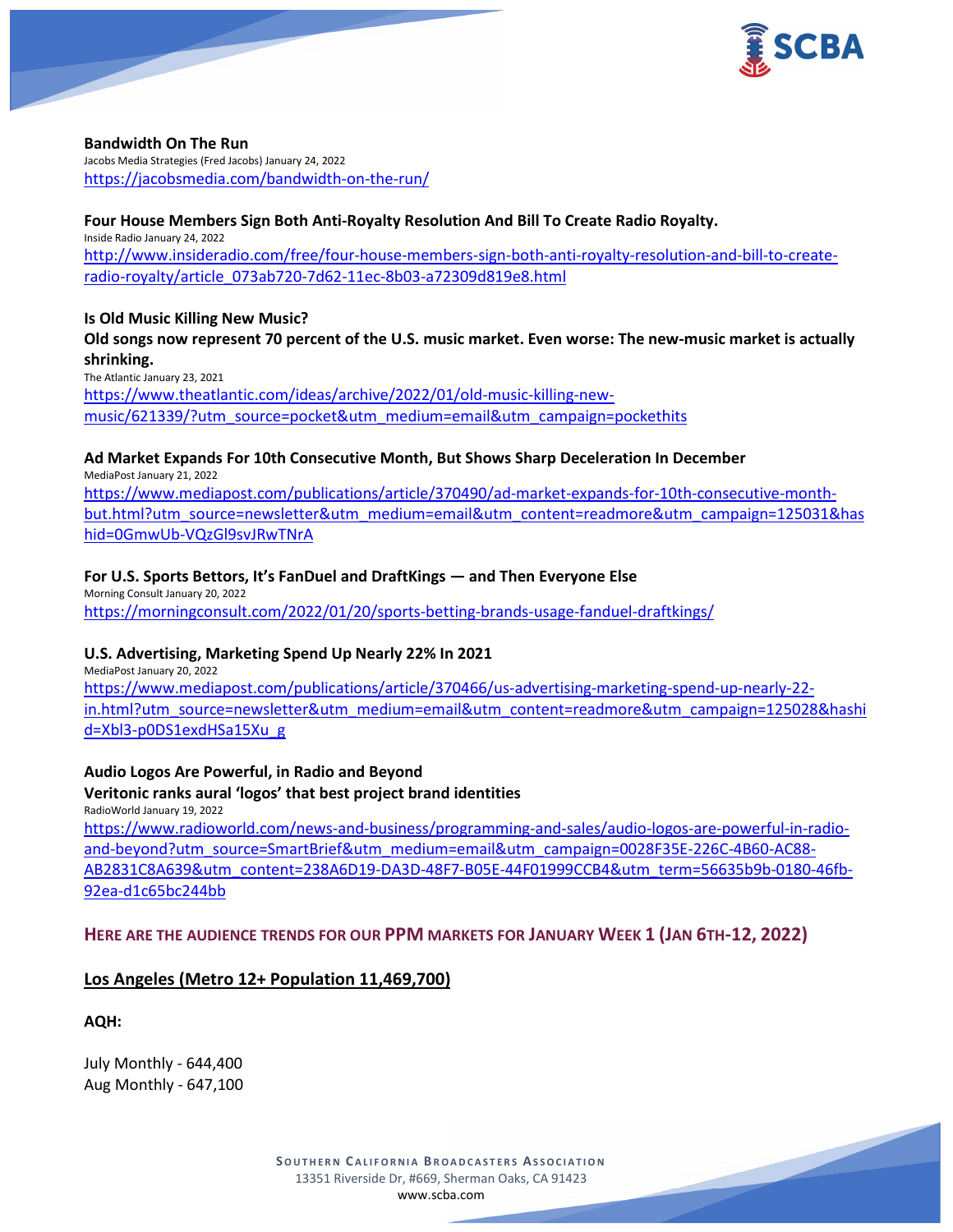

Sept Monthly - 641,500 Oct Monthly - 660,800 Nov Monthly - 678,200 Dec Monthly - 662,200 Hol Monthly - 613,500

Jan Week 1 - 562,400

#### **Cume:**

July Monthly - 10,244,800 Aug Monthly - 10,304,000 Sept Monthly - 10,021,300 Oct Monthly - 10,156,100 Nov Monthly - 10,281,100 Dec Monthly - 10,414,000 Hol Monthly - 10,147,400

#### Jan Week 1 - 9,697,700

### **Riverside/San Bernardino (Metro 12+ Population 2,145,300)**

#### **AQH:**

July Monthly - 104,500 Aug Monthly - 108,900 Sept Monthly - 114,600 Oct Monthly - 116,900 Nov Monthly - 119,700 Dec Monthly - 114,800 Hol Monthly - 95,700

#### Jan Week 1 - 96,100

### **Cume:**

July Monthly - 1,929,800 Aug Monthly - 1,881,700 Sept Monthly - 1,897,900 Oct Monthly - 1,928,200 Nov Monthly - 1,936,300 Dec Monthly - 1,904,700 Hol Monthly - 1,810,400

Jan Week 1 - 1,792,200